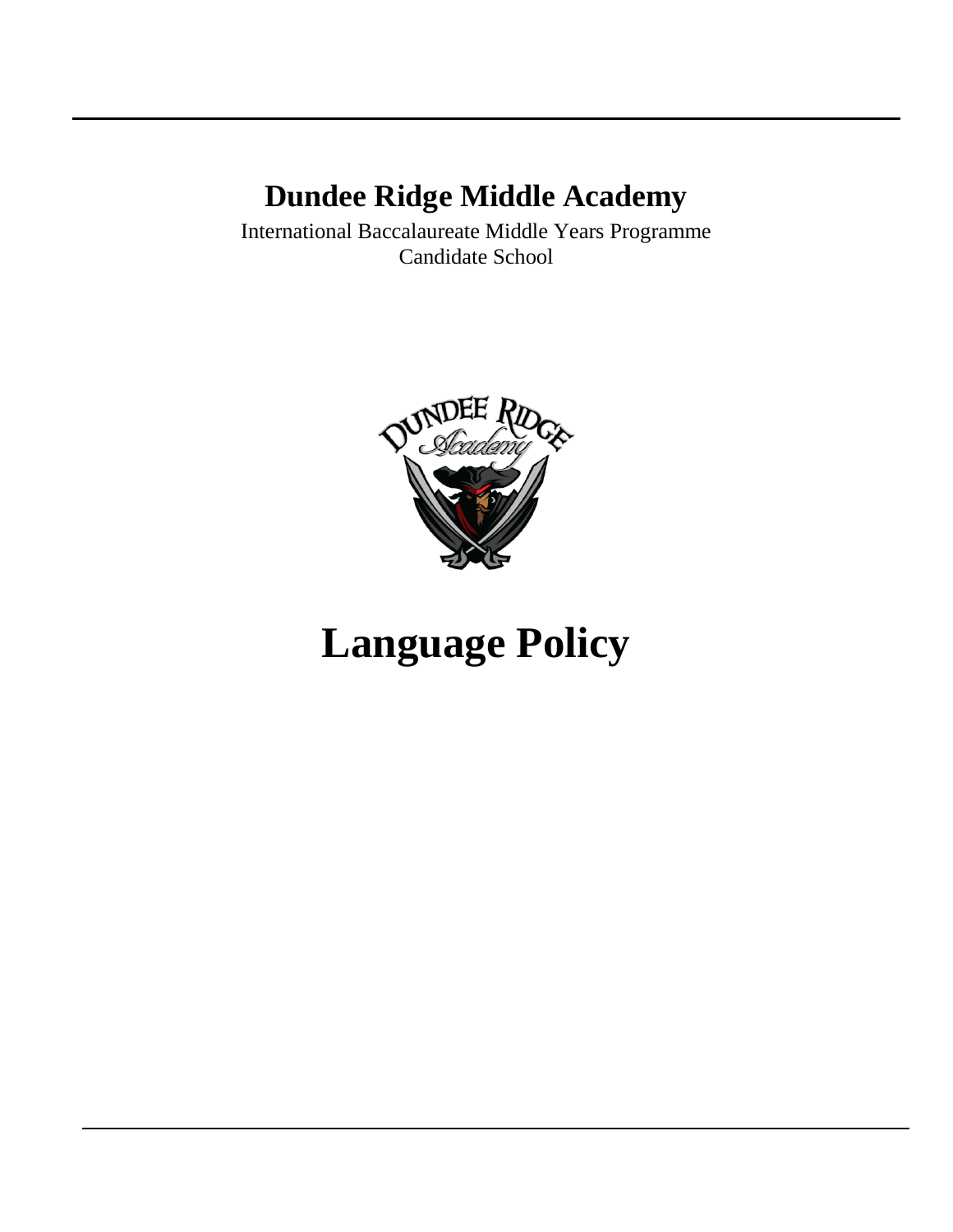### **Dundee Ridge Academy**

#### **Language Policy**



The Dundee Ridge Academy Middle Year Programme believes that all MYP teachers are language teachers with responsibilities for facilitating communication and literacy across all content areas. With that, each year measures are taken to ensure that teaching staff have the appropriate training, tools and support to ensure the fidelity of this policy.

Dundee Ridge Academy Middle Year Programme understands that true international mindedness requires the ability to communicate in more than one language. Therefore, it is expected that all students in years 1-3 are enrolled in a sustainable Language Acquisition class across all years of the Programme.

#### **Language Philosophy**

Dundee Ridge Academy views all teachers as teachers of language. It is also understood that the most conducive environment to language learning is a positive and encouraging one, wherein students have the opportunity to engage in authentic and meaningful learning experiences. Dundee Ridge Academy values differentiated and varying instruction, which integrates the skill areas of listening, speaking, reading, and writing. All teachers encourage competence of mother tongue skills as well as the development of second language skills.

#### **Language Choices and Offerings in the MYP**

- English is the language of instruction
- English as a subject is taught through:
	- o Language & Literature in the MYP
- Modern languages are taught through:
	- o Spanish as a Language Acquisition in the MYP Programme

#### **Essential Understandings**

- We view the on-going language development for students as the responsibility of all teachers
- We understand that our students come with many different language backgrounds, to our school, and will all progress at a different pace
- We strive to keep abreast of the most current research regarding language acquisition
- We provide linguistic learning strategies for the students
- We give on-going feedback in students' progress in all languages of instruction
- Students receive, and are encouraged to apply, a balanced program of instruction, including listening, speaking, reading, writing, and presenting
- Students are exposed to the modeling of rich language experiences
- Students are encouraged to read and interpret a broad range of literature, reflecting a variety of cultures
- Students are encouraged to explore language through the arts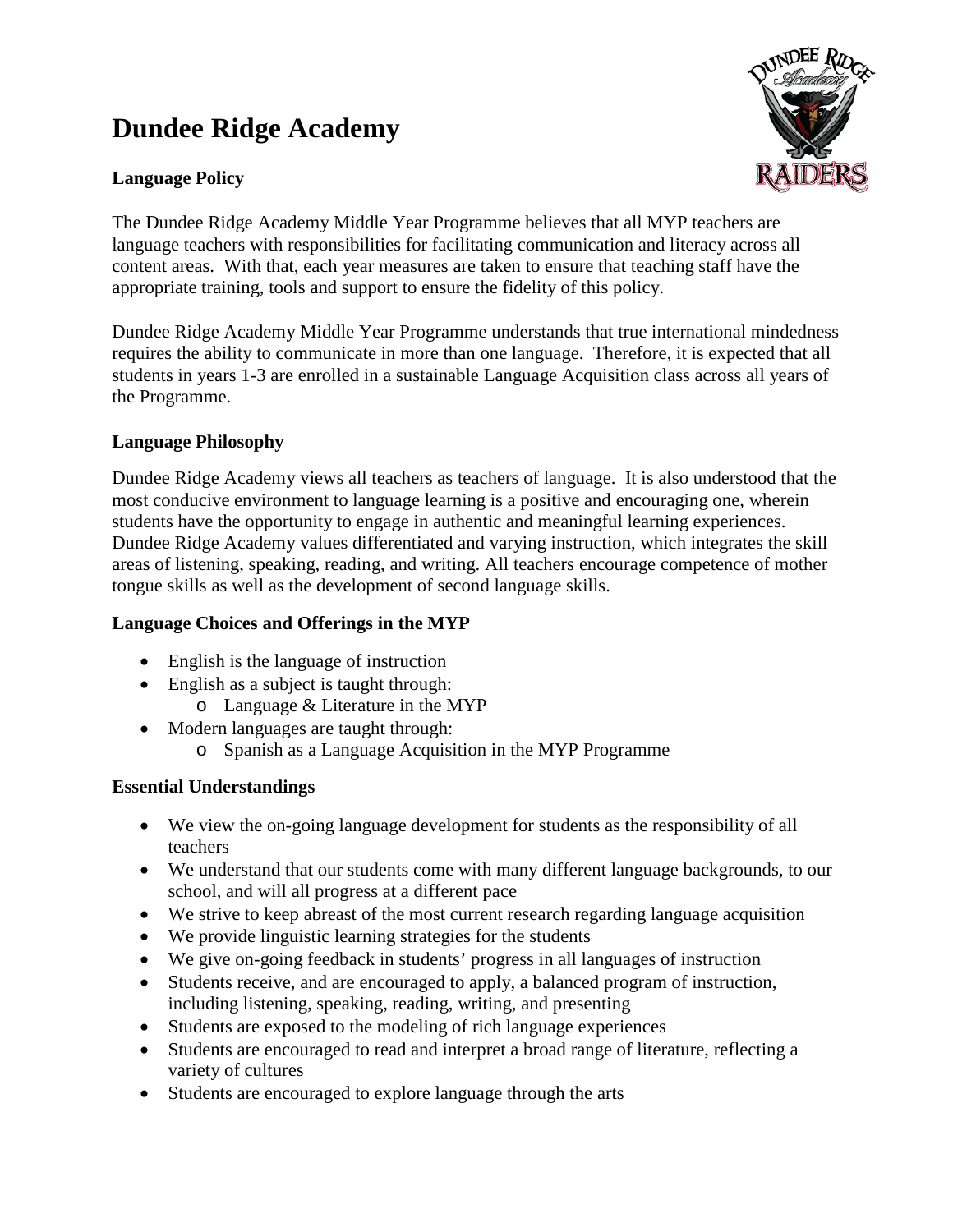- Students are encouraged to view language as a tool for learning
- Students are encouraged to become fluent in more than one language
- Students are encouraged to develop a love of language and literature in all tongues
- Students are taught literacy skills in context
- Students are given time to apply learning techniques appropriately, and reflect on their learning
- Students are encouraged to take risks, use self-correcting techniques, and to share and develop their work in a social context

#### **Mother Tongue Language**

- We believe that recognizing and supporting our students' mother tongue languages is crucial to their development.
- DRMA understands that parents play a vital role in ensuring a positive approach to the development of new languages.
- The school expects parents to value their home or native language(s), as home language proficiency and maintenance are essential in the acquisition of additional languages.
- Appropriate support with English at home is also an essential part of the students' success both for English and non-English speaking families.

#### **Language Support**

Successful language learning can best be accomplished through a thorough support system within the school.

- ESOL Inclusion instruction
	- o Offered to ELL students in need of language support in core content areas
- Pull-out program
	- o Intervention program for ELL students in need to additional support but do not need sheltered content instruction
- Book club
	- o Teacher book club
	- o Student book club
	- o Offered face-to-face or online

#### **Further Considerations**

As this is our first Language Policy, it will continue to be reviewed yearly by a committee to reflect the changing needs of our population and community. The committee will consist of an IB parent, our ELL department chair, MYP Coordinators, Language Acquisition teacher, Librarian, Counselor, administrator, and curriculum specialist. Any needed language policies and/or practices will be added or modified accordingly. The language policy will be reviewed to ensure that the policy remains a live document that reflects the needs and desires of our school and district.